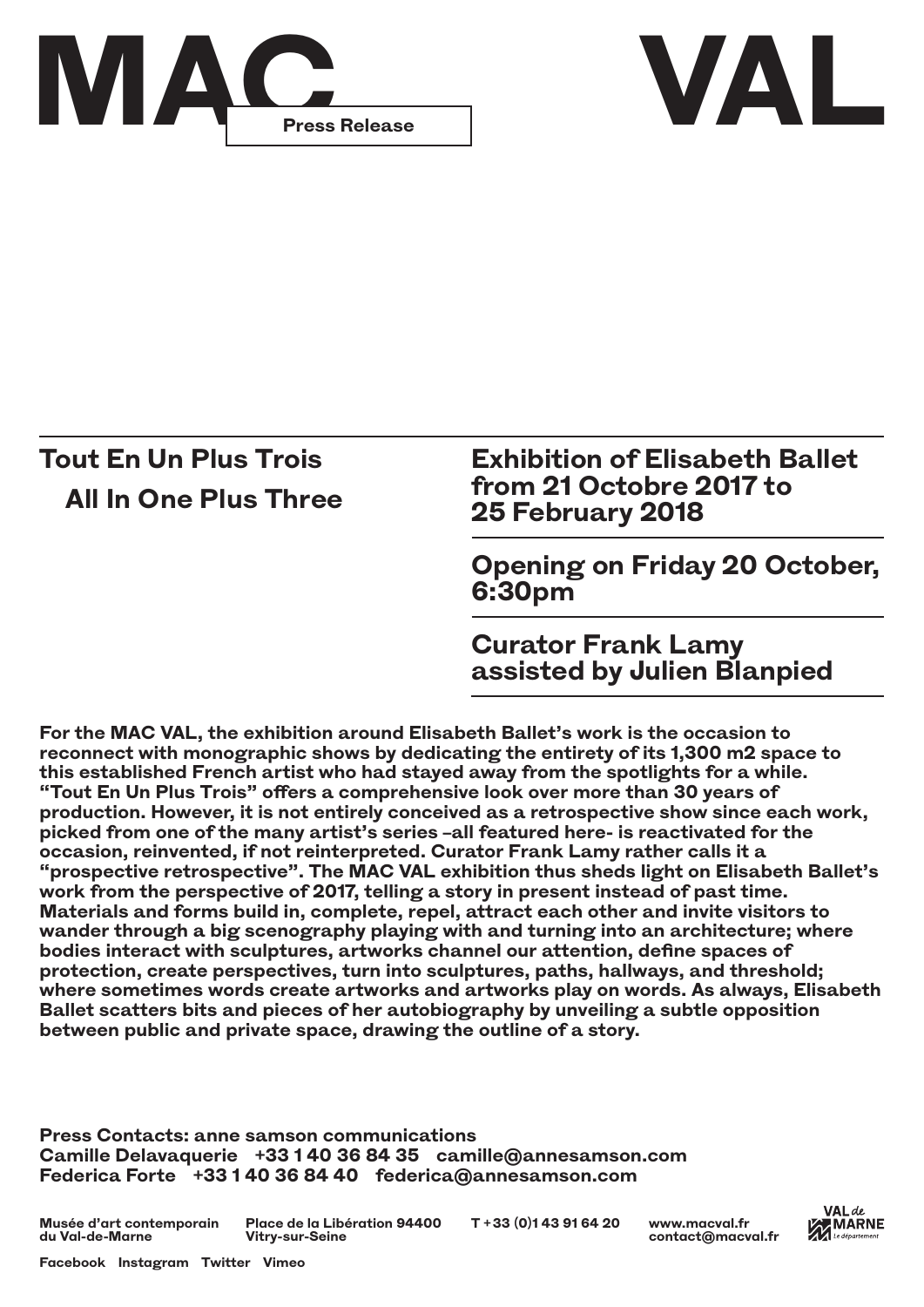**Elisabeth Ballet's works usually originate in the experience of a specific site; they are elaborated and constructed out of the constraints and specificities of the occasion for which they are produced. In the case of a retrospective, which by definition is an assemblage of heterogeneous elements, how can original, strong interdependence with the originating locus be conveyed in a secondary space whose architecture is itself very resonant?**

**We worked out several hypotheses, several scenarios. We made choices. 'We concentrated on the sculptures independently of the context of their making. They were sampled from the series**  *Vie privée***,** *Sept pièces faciles***,** *Night Roofline* **and** *Face-à-main***. The material and personal constraints are essential in choosing, creating and conceptually shaping an exhibition.' And we opted for a retrospective view, preferring autonomous works, simply placed there, as if nonchalantly laid out, in a dandyish arrangement where they reflect the question of place and orchestrate movement. She says: 'I imagine the works rather as the pieces in an electronic billiards game. Seeing the exhibition is like rebounding from one piece to another.'**

**An exhibition tells a story/stories. A spatial and mental narrative. This goes beyond the simple fact of bringing together disparate works in the same space. For Ballet, each exhibition is a** *replay***ground.**

**Each of the works here is a fragment, part of a narrative constituted by the series and/or the exhibition for which they were made. The retrospective exhibition samples sections and heterogeneous elements from these narratives, organising them and modulating them in other narrative weaves.**

**All in one plus three.**

**The notes that accompany each work and each exhibition, written by the artist after the event, relate their origins, their movements and their making. They are related, narrated and placed in an overall narrative, a 'biographical' chronicle that is itself made up of the assemblage of all these related** *gestures***, but never assigns a meaning, a direction, a signification other than that of their necessary presence.**

**Ballet's works are grounded in the place of sculpture. Often, these works designate a space that they do not occupy. They frequently contain movement that is suggested, induced, represented. They are islands, narrative archipelagos that are anchored in, translate and formalise something of a singular experience of the world.**

**Each work functions like a syntagm. Reassembled, reconfigured, reordered, they produce new sentences, new utterances. Fresh stories.** 

**The work shapes a journey, a personal and unique way of using the real. It activates something of a quasipsychoanalytic economy, or one that is analytic, at the very least. It suggests the 'proposition of a new, more psychoanalytic reading in which this emptiness, this degree zero, may have a more personal source, a kind of space of memory intentionally left vacant (for reasons of survival in general).'** 

**She says: 'The staircase, the ladder, the corridor, are sculptures of the passage from one place to another; cardboard indicates the ephemeral, moving; the box, that which is hidden, preserved.' And also: 'Absence, silence . . . occupy my work.' She adds: 'The enclosure-sculptures are full of selfabsences, as if withdrawn from the space they occupy. It is the place of a silent story. I meticulously draw each detail as if they were seen through a magnifying glass. Their gravity is in their external contours and in the assemblages, while their centre is silent.'** 

**There is something of vacancy here. An emptiness, a suspension, an absence, an availability.** 

**Each of Ballet's works is a materialisation of ideas in gestation. The mind and body in motion. They also activate the reflection of those who look and circumvent.** 

**Orienting the gaze, perspectives, bodies. Drawing, organising trajectories, the pleasure of disconcerting, imparting rhythm to space. Surrounding, insetting, nesting, superposing, imbricating, enclosing, delimiting, protecting, isolating, surrounding, outlining, sampling,** 

**Musée d'art contemporain du Val-de-Marne**

**Place de la Libération 94400 T + 33 (0)1 43 91 64 20 Vitry-sur-Seine**

**[www.macval.fr](http://) contact@macval.fr**

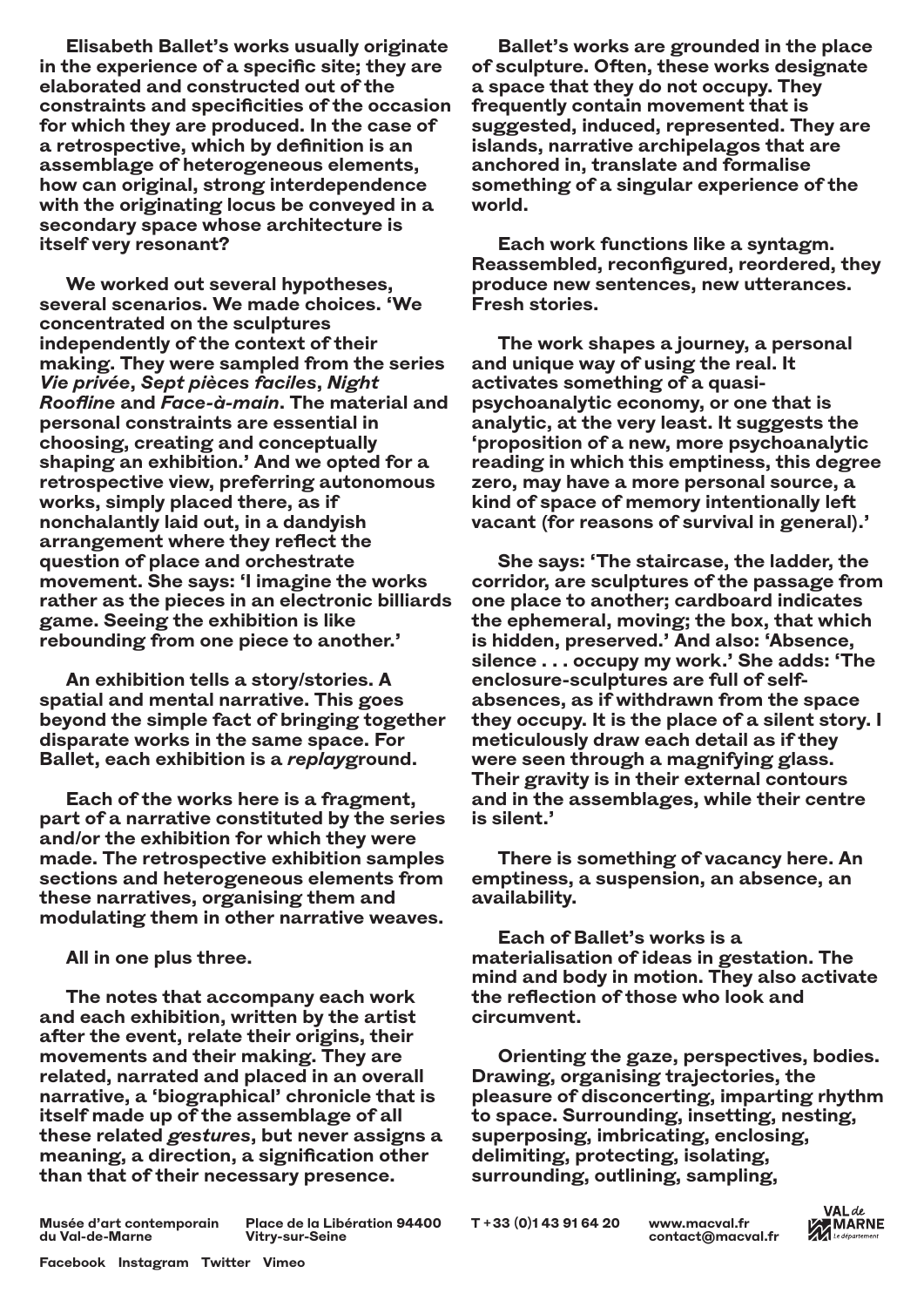**preserving, apprehending, qualifying, designating . . .**

**Measuring, circumventing, ambulating, walking, crossing, covering, entering, leaving, butting.**

**Ballet's works invite individual experience. Visitors are confronted with objects, situations and places. Places of projection and designation.**

**Thresholds, transitions, stages, barriers, corridors, enclosures, balustrades, covers, screens – she specifies: 'Everything that separates'. She prefers spaces of passage, of transition.**

**Neither one nor the other. Both one and the other.**

**Building materials, materials for transition, movement, protection. Cardboard, breeze block, metal, plastic film, etc. A particular world of materials.**

**What is represented (like so many fragments breaking off from the real, remade, reprised, reproduced), the materials used and the titles (of each work individually and of each series) together activate poetic deflagrations, semantic suspensions that produce as many new narratives.** 

**Although Ballet's work is grounded in an inner, personal experience of the real and in its possible transcriptions, although the artist resists any socio-political interpretation of her works, at least when it comes to describing their intentions, these variations centred around motifs such as enclosure, threshold and frontier resonate to singular effect with current events.**

**As beautiful as the chance encounter between a kitchen hood and a breeze-block wall on a toposcope.** 

**Frank Lamy Curator of the exhibition**



**Musée d'art contemporain du Val-de-Marne**

**Place de la Libération 94400 T + 33 (0)1 43 91 64 20 Vitry-sur-Seine**

**[www.macval.fr](http://) contact@macval.fr**



**[Facebook](https://www.facebook.com/macval.musee/) [Instagram](https://www.instagram.com/macval.musee/) [Twitter](https://twitter.com/macval) [Vimeo](https://vimeo.com/macvalproductions)**